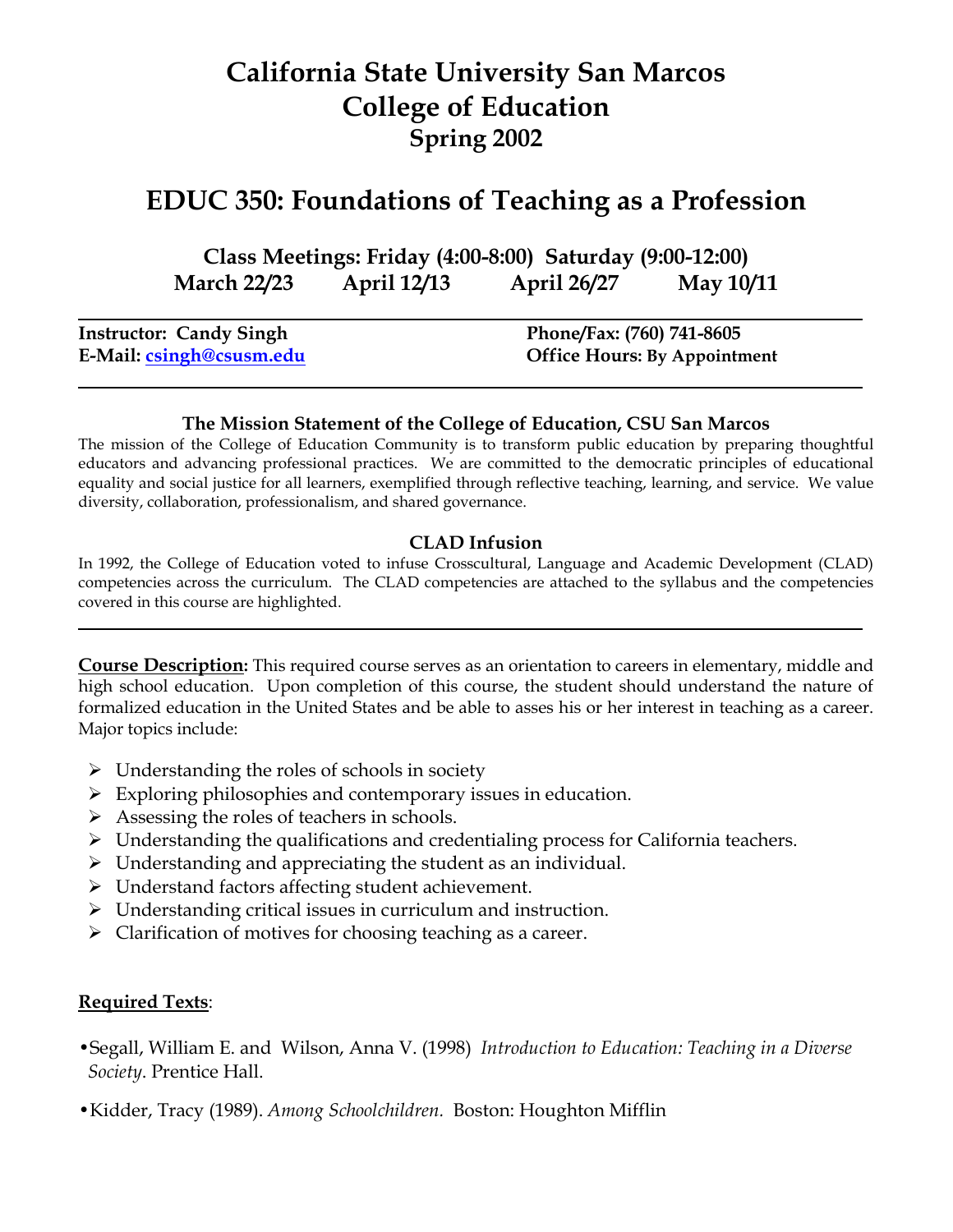•Wong, Harry (1998) *The First Days of School*. Harry Wong Publications

## **COURSE REQUIREMENTS**

It is expected that students will come to class prepared to discuss the readings, submit required assignments, and participate in class activities. Teacher education is a professional preparation program. Students will be expected to adhere to academic honesty and integrity, standards of dependability, confidentiality and writing achievement. Because it is important for teachers to be able to effectively communicate their ideas to students, parents, colleagues, and administrators, writing that is original, clear and error-free is a priority for the College of Education. It is expected that work will be turned in on time. Late work will affect the student's grade in the course and will not be accepted after a week. Please discuss individual issues with the instructor.

**College of Education Attendance Policy**: Due to the dynamic and interactive nature of courses in the College of Education, all students are expected to attend all classes and participate actively. Absences and late arrivals/early departures will affect the final grade. **If you miss two class sessions or are late (or leave early) for more than three sessions, you cannot receive a grade of A. If you miss 3 class sessions, your highest possible grade is a C+. A minimum grade of B- is required in EDUC 350 to qualify as prerequisite for admission to the CSUSM teacher credential program.** COE attendance policy states, "At a minimum, students must attend 80% of class time, or s/he may not receive a passing grade for the course at the discretion of the instructor. Individual instructors may adopt more stringent attendance requirements." Should students have extenuating circumstances, please contact the instructor as soon as possible.

Field Work: In addition to in-class work, assigned readings and projects, students will participate in forty-five (45) hours of supervised field work assignments in a variety of public school settings. A recommendation (usually from the classroom teacher where most of the fieldwork is done), as well as a Field Experience Form with documented hours and teacher verification are requirements for admission to the CSUSM Teacher Credentialing programs. A minimum grade of a B- is also required in this course.

# **ASSIGNMENTS AND GRADING**:

## **Field Experience Log and Journal (15 Points):**

You will maintain a log of hours spent observing/participating in classrooms. The log should reflect a minimum of 45 hours spent in various classrooms at different grade levels and on different sites. In addition, you will maintain a journal documenting assumptions, expectations, interesting observations, connections to concepts studied in EDUC 350, analysis and questions. **A minimum of 15 journal entries is required**. The format to be used and the dates entries are due will be discussed in class.

## **Reading Response Log (10 Points)**: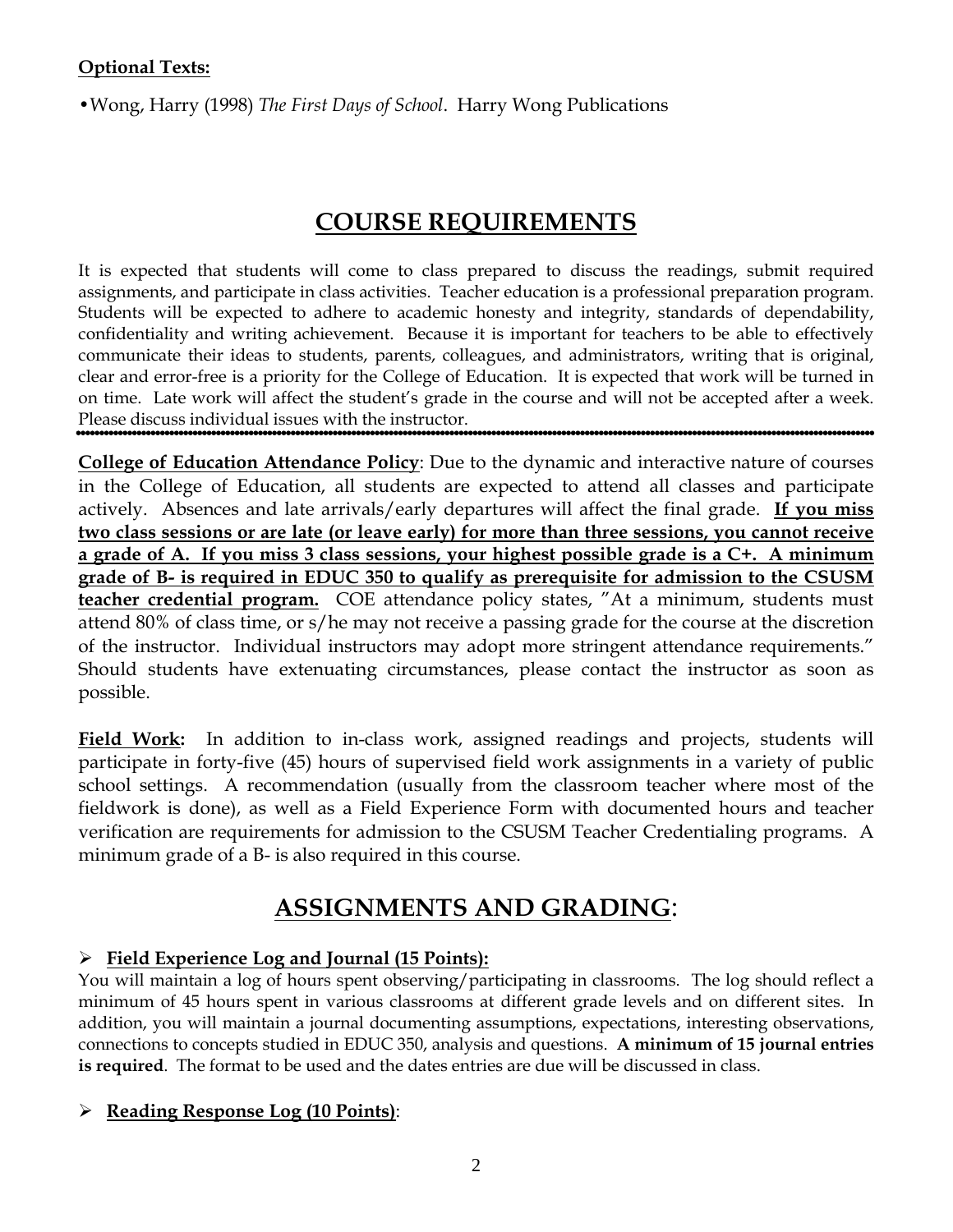The reading log provides an opportunity to reflect on learning about teaching through the assigned reading in Segall and Wilson. In addition to commenting on SW, you may respond to Kidder. In the reading log DO NOT SUMMARIZE. Instead, respond to the reading: note specific ideas, express your perspective, make connections with your own experiences, etc. Log entries will be discussed with a partner at the beginning of each class period and the partner will respond. Individual submissions are not graded; rather their timely submissions are noted and points are assigned on the basis of having completed the assignment for the semester. Reading logs will not be accepted late.

#### **Education Article Analysis - (15 Points):**

As we analyze and discuss various articles from professional and popular press throughout the semester, you will be asked to complete a 1-2 page (typed, double-spaced) response to a given article. Your article analysis should include the title and author of the article, a brief overview of the main ideas and an analysis of your thinking regarding the topic and how it relates to issues covered in class and other assigned readings.

#### **Contemporary Issues Research and Debate (20 Points):**

**Part I** – You will research and write a 3-4 page analysis of a contemporary educational issue (from topics assigned in class). Your written report should include a clear description of the issue and an analysis of the issue's implication for education and society. A bibliography is also required with a minimum of 6 sources.

**Part II** – In 2 groups of 4 students you will debate the pros and cons of your assigned topic. You will be assigned the perspective of either pro or con and will defend "your position" in an inclass debate facilitated by student moderators. During the debate your responses should clearly reflect your understanding of the issue and should be supported with examples from your research.

### **Teacher Interview (15 Points):**

You will write a 3-4 page (typed, double spaced) paper based on an extended interview with a public school teacher who has been teaching at least 3 years or has been retired within the past year. After summarizing the teachers answers to key questions, students will analyze their personal reflections on these responses.

**Choice Activity (15 Points)**: You will choose **one** of the following to complete.

### **• Book Review on** *Among Schoolchildren*

Prepare a 3 -5 page report written from the viewpoint of the parent of one of the students in Mrs. Zajac's class. Your report, in the form of a letter, should illuminate your critical analysis of the book's content and be supported with examples drawn from class readings, discussions and field experiences (see handout for further details).

### **• Personal Philosophy of Teaching, Learning and Schooling**

As you begin your journey as an educator, it is important that you consider your personal education philosophy. Write a 3-5 page philosophy statement reflecting your belief system about the role of schools and teaching in society, the purpose of education, how children learn, etc (see handout for further details).

#### **• Profile of a School or a School District**